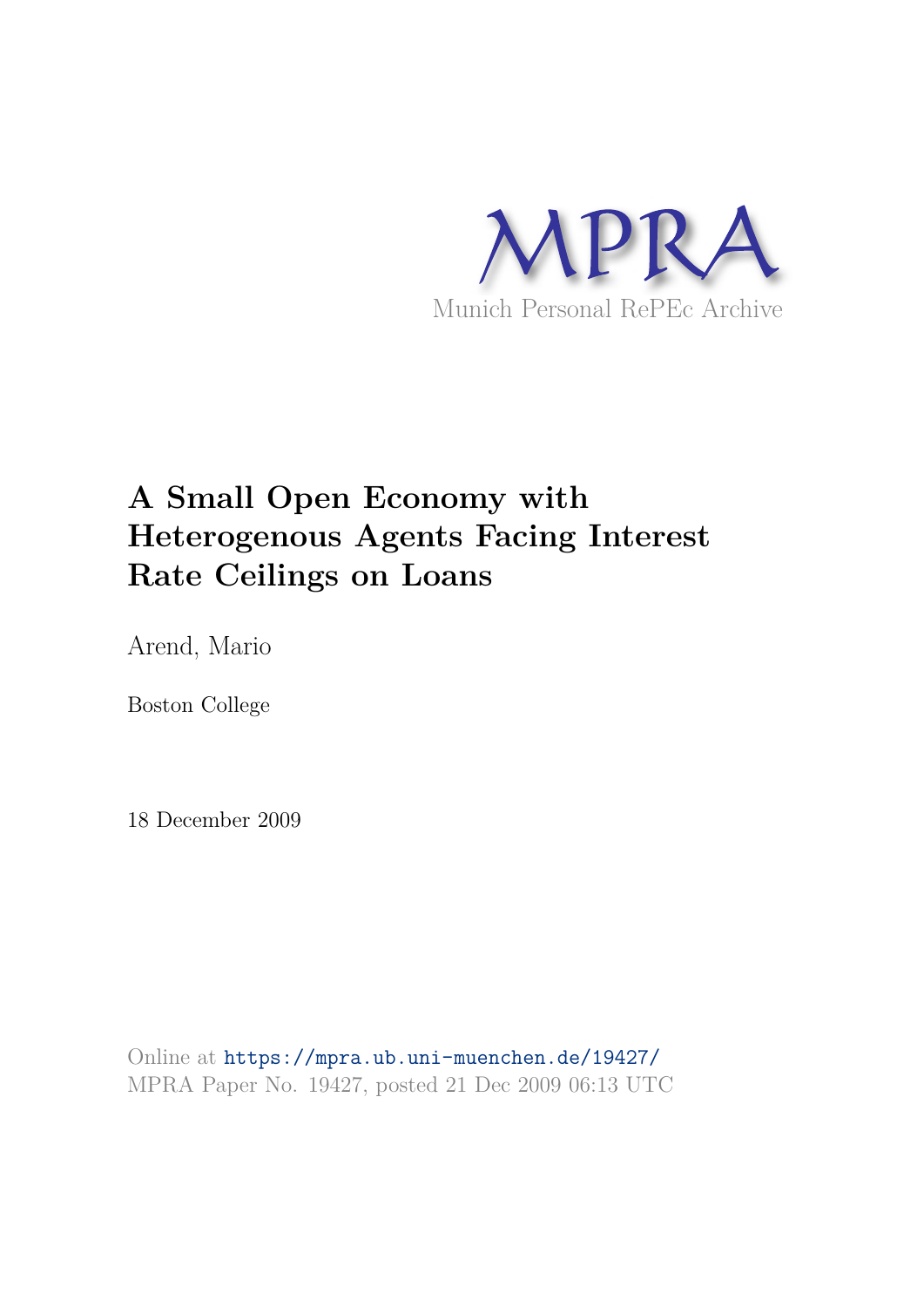# A Small Open Economy with Heterogenous Agents Facing Interest Rate Ceilings on Loans

Mario Arend<sup>∗</sup>

Department of Economics, Boston College

December 2009

#### Abstract

The aim of this paper is to explore the effects of interest rate ceilings in a small open economy. In order to account for many individuals and lending, a model with heterogenous agents is considered. The investigation is focused on two issues: first, how effective are interest rate ceilings at reducing loans and risk in the economy and at what cost; and second, whether imposing interest rate limits produce any different response of the variables to aggregate shocks in the economy. The results obtained from the model show that interest rate ceilings are effective at reducing high risk debt in the financial system. The cost on consumption of reducing this risk is minimum in the model. The findings for the second issue show that interest rate ceilings make debt more responsive to shocks on the interest rates. In particular, the effect in percentage points of an increase of interest rates could be twice as negative on debt under interest rate ceilings.

Keywords: Small open economy; Heterogenous Agents; Incomplete markets; Interest rate ceilings; Financial frictions, Numerical solutions.

JEL Classification Numbers: E44, F41, D52, C6

<sup>∗</sup> e-mail: arendser@bc.edu. I am grateful to professor Matteo Iacoviello for advice and suggestions, and to Isaiah Hull for his helpful comments. The usual disclaimer applies.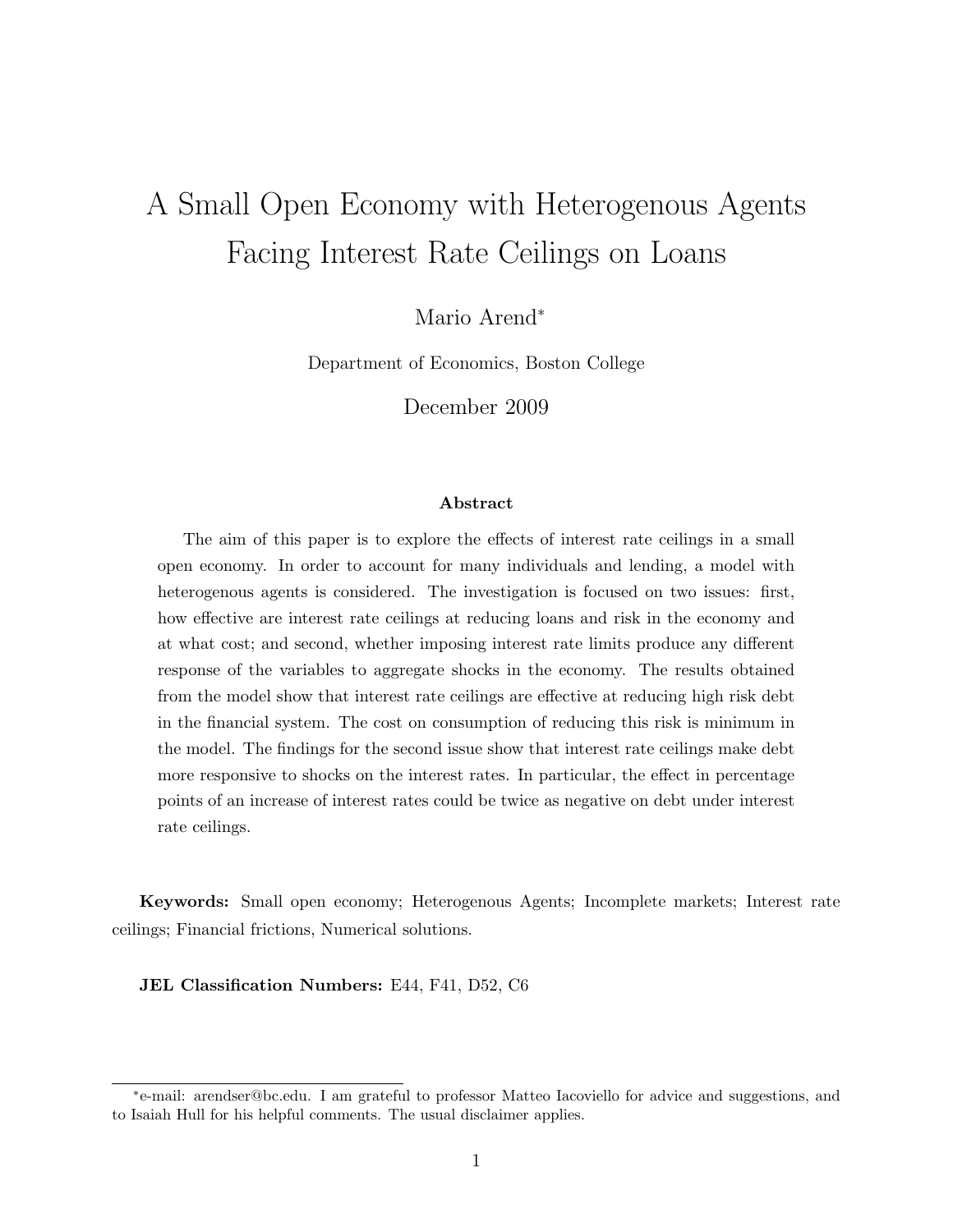## 1 Introduction

Interest rates ceilings are a legacy of the first civilizations of humanity. The oldest known reference dates from 2000-1400 B.C. in the Ancient India, and it has been present in many other cultures until present days.<sup>1</sup>

In general, interest rate ceilings on loans can be defined as the maximum interest rate that a financial institution can charge for lending.<sup>2</sup> Implicit in this definition, there is a regulator who establish a legal limit for the interest rate in the economy. The spirit of this regulation has usually been related to the concept of usury.

Nowadays, there exist interest rates ceilings in some states of the U.S., Latin America, Asia, Africa, and a large number of E.U. countries. In the U.S. interest rate ceilings would not exist in practice, since financial intermediaries are able to export credit from non-regulated states to other states where the regulation exist, see for instance Zinman (2003) [17]. For most of the nations the debate about interest rate controls is open, and in a world where the recent crisis came from financial frictions is important to have a deeper understanding of the effects of financial regulations in a macroeconomic environment.

The literature of interest rate ceilings on loans began in the 1970's with the irruption of consumers credit. One stream of these literature justify the existence of lending rates controls as a way to reduce adverse selection and the probability of default in a stable macroeconomic environment, these ideas have been formulated in Hellmann, Murdock and Stiglitz (1997) [5], and Espinosa-Vega and Smith (2001) [4]. From a different perspective, but also in favor of setting limits to the interest rates, Kurata and Tomoda (2007) [8] develop a model where interest rate ceilings play a role as an export-promoting policy. On the other side, there are those who argue that interest rates ceilings on loans would obstruct financial deepening and create excess demand in the financial markets, see for instance Makinnon (1973) [10] and Shaw (1973) [13].

Taking into account previous literature on the matter is important to answer whether this regulation is effective at reducing risk from the financial system, and to explore to what extent the excess demand created generates distortions in the economy. The approach used to answer this questions is introducing interest rate controls in a macroeconomic environment with heterogenous agents who are subject to idiosyncratic shocks and interest rates fluctuations. If the agents who face negative idiosyncratic shocks are those more indebted and riskier for the financial system, it has to be analyzed how effective interest rate ceilings are at reducing loans for these type of individuals. If any excess demand is created in

<sup>&</sup>lt;sup>1</sup>Visser and McIntosh (1998) [16] give a short review of the history of interest rate ceilings.

<sup>2</sup>There also interest rate ceilings on deposits, which have been studied by Tobin (1970) [15], Smith (1984) [14], and Hellmann, Murdock and Stiglitz (2000) [6].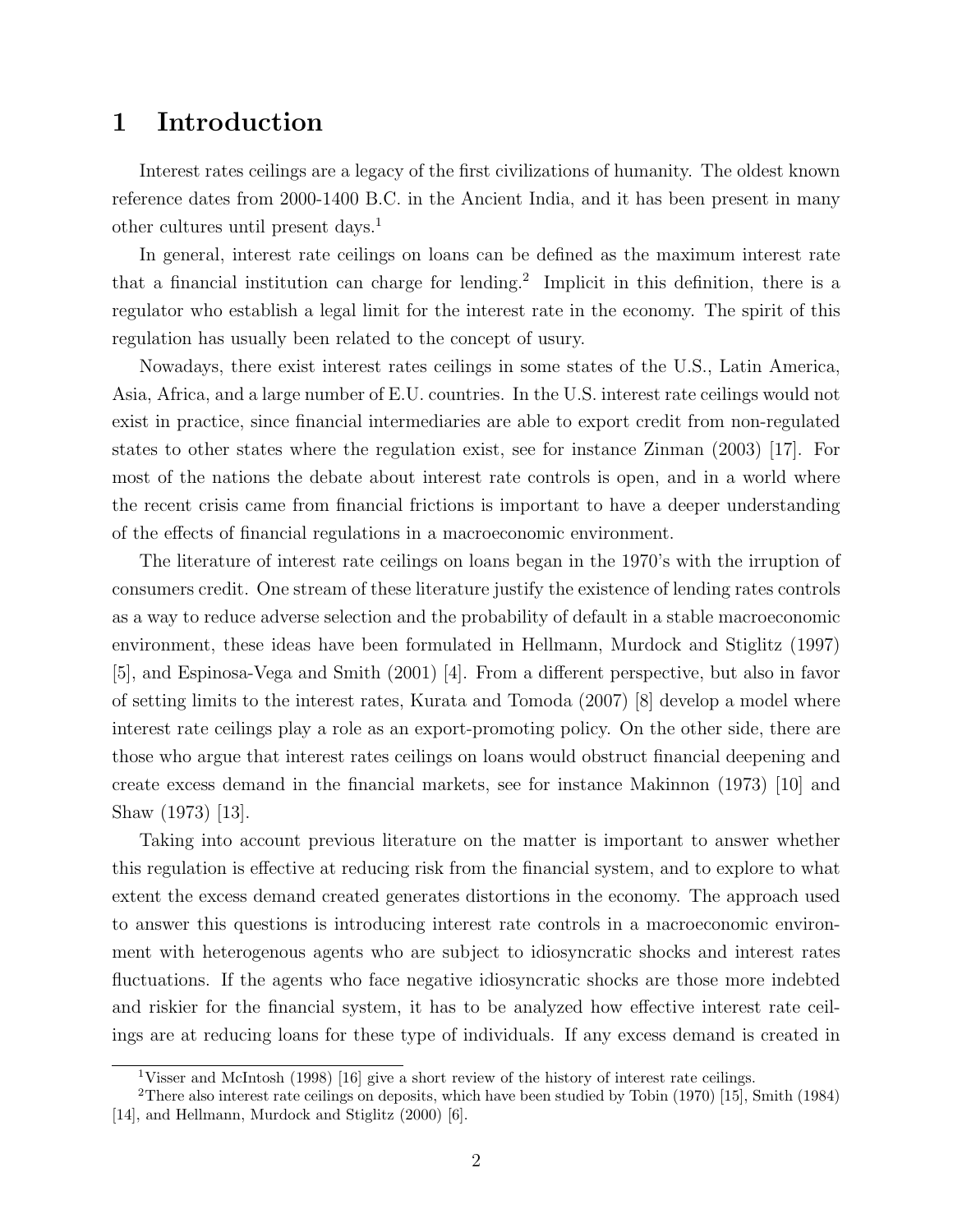the process, the cost for those agents from not receiving these loans has to be measured. Other question addressed is whether interest rate ceilings produce any different response of the variables to different shocks in the economy, in particular is interesting to contrast how interest rate shocks affect debt in a model without interest rate ceilings and in a model with the regulation.

The model is composed by: (i) a large number of individuals who maximize a standard utility function on consumption subject to a budget constraint where savings or debt are the mechanisms to smooth consumption in a incomplete asset market, where agents hold just savings or debt for the idiosyncratic risk; this approach follows the debt elastic interest rate closing of a small open economy model used by Schmidt-Grohé and Uribe (2003) [11] with some modifications, (ii) an international financial institution or bank who sets interest rates considering a risk premium for debt which is coincidentally implicit in the debt elastic interest rate closing of the model, (iv) a regulator who establish the limits of interest rates. The model is solved computationally using numerical solution methods with some of the key features of the algorithm proposed by Aiyagari (1994) [1] where there is endogenous heterogeneity coming from uninsured idiosyncratic risk faced by agents, also along the lines of Krusell and Smith (1998) [7] there is a source of aggregate uncertainty coming from shocks to the interest rate, and (iii) an informal lender who satisfy the excess demand for debt at a higher rate premium.

In section 2 the small open economy model with heterogenous agents is explained in detail as well the role played by the international financial institution, informal lender and the regulator who establishes the interest rate ceilings. Section 3 explains the solution method used to solve the model and the calibration for the economy. In section 4 the results of the model are exposed and analyzed. Finally, section 5 concludes.

## 2 The Model

The first task to solve a small open economy model is to deal with the non stationarity problem that comes from an international interest rate which does not necessarily coincide with the subjective discount rate, this issue would cause a time dependent distribution for consumption and not having a steady state in the model. The most standard way used to solve this problem was assuming that the international interest rate equals the subjective discount factor, however this approach limits the model from displaying any dynamic from the steady state equilibrium and it would not be useful for the purpose of this paper where we need fluctuations in the international interest rate in order to answer the question above explained. For this reason, the stationarity problem is solved following the approach of a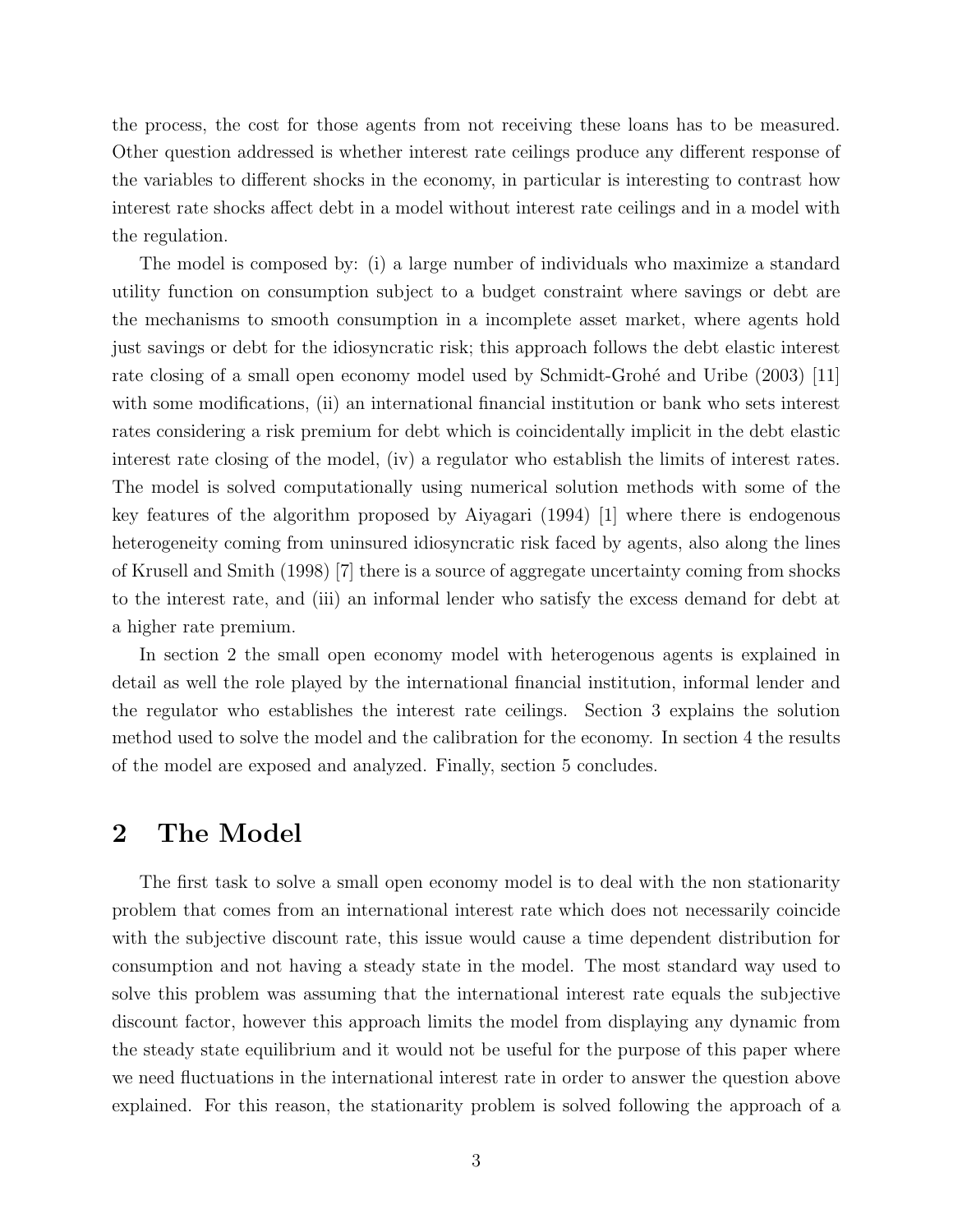debt elastic interest rate premium for closing small open economy models similar to those proposed by Senhadji (1994) [12], Mendoza and Uribe (2000) [9] and Schmidt-Grohé and Uribe (2003) [11].

#### 2.1 Agents

The economy is composed by a infinity-lived continuum of agents indexed by  $i \in [0,1]$ , all of them with identical preferences. Each period  $t \in [0,\infty)$ , every agent has a source of funds which comes from an exogenous income  $y_{i,t}$ , which can either take a low  $y_{i,t}^{low}$  or a high  $y_{i,t}^{high}$ i,t value around a respective mean  $y_m$  for these levels, and an endogenous debt  $d_{i,t+1}$ , which is subject to the specific agent decision.<sup>3</sup> This source of funds are used to pay debt services  $[1 + r_{i,t}^l]d_{i,t}$ , where  $r^l$  is an exogenous and fluctuating interest rate for the loans received from a international financial institution, and also an endogenous consumption  $c_{i,t}$ , which is subject to the specific agent decision. Considering this budget constraint every agent maximize their life time utility function  $E_0 \sum_{t=0}^{\infty} \beta^t u(c_{i,t})$ , where  $\beta \in (0,1)$  is the subjective discount factor.

The key element to find a steady state solution for this maximization problem in this small open economy comes from the interest rate faced by the agents. In order to obtain a steady state solution for the model, following a similar approach used by Schmidt-Grohé and Uribe (2003) [11], we let the interest rate for loans be  $r_{i,t}^l = r_t^* + \Phi(d_{i,t})$ , where  $r_t^*$  $\frac{1}{t}$  is an exogenous international interest shock, which can take a low  $r_t^{*low}$  or a high  $r_t^{*high}$  value around a respective mean  $r_m^*$  for these levels, and the function  $\Phi(d_{i,t})$  is introduced in order to close the model and takes the role of an agent-specific risk premium.<sup>4</sup> Having all these elements into account we can now write the maximization problem of the agents

$$
\underset{c_{i,t},d_{i,t+1}}{\text{Max}} \mathbf{E}_0 \sum_{t=0}^{\infty} \beta^t u(c_{i,t}) \quad \text{subject to,} \tag{1}
$$

$$
c_{i,t} + [1 + r_t^* + \Phi(d_{i,t})] d_{i,t} = y_{i,t} + d_{i,t+1}
$$
\n(2)

Where  $u(c_{i,t})$  satisfy the following conditions:  $u'(c_{i,t}) > 0$ , and  $u''(c_{i,t}) < 0$ . In order to prevent agents from accumulating debt at a rate exceeding their respective interest rates the

<sup>3</sup>Although we characterize agents for convenience having debt they could also be saving, in which case d takes a negative value. Therefore we can call savings  $s = -d$ .

<sup>&</sup>lt;sup>4</sup>As we will se later this interest risk premium will give us an upward sloping supply curve for debt from the international bank from a certain point, which is coincidentally what we need in order to leave open the possibility of a potential excess demand when introducing interest rate ceilings. Think of a standard supply and demand curve where in order to have an excess demand, from setting an interest rate below the equilibrium, we need an upward sloping supply curve, which is in fact the effect of introducing  $\Phi(d_{i,t})$  in the model.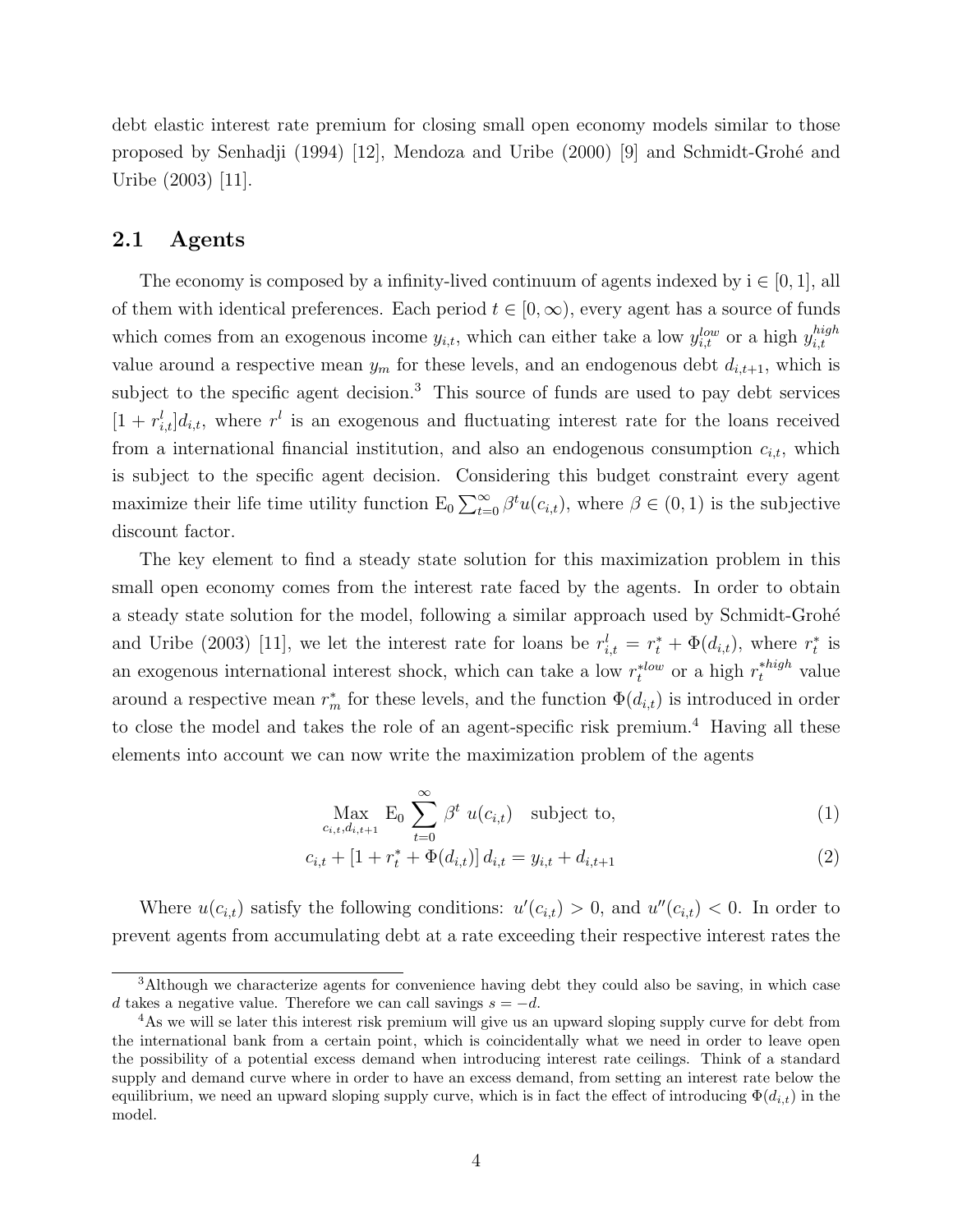following transversality condition is imposed  $\lim_{t\to\infty}$  E<sub>0</sub>  $\frac{d_{i,t+1}}{\prod_{s=0}^{t}[1+t]}$  $\frac{a_{i,t+1}}{\prod_{s=0}^t[1+r_{i,s}^l]} \leq 0$ . The equations that characterize the equilibrium process  ${c_{i,t}, d_{i,t}}_{t=0}^{\infty}$  are given by:

$$
E_t \ c_{i,t+1} = \beta [1 + r_{t+1}^* + \Phi(d_{i,t+1}) + \Phi'(d_{i,t+1}) d_{i,t+1}] \ c_{i,t} \tag{3}
$$

$$
c_{i,t} + [1 + r_t^* + \Phi(d_{i,t})] d_{i,t} = y_{i,t} + d_{i,t+1}
$$
\n
$$
\tag{4}
$$

Where  $r^* = \{r^{*low}, r^{*high}\}\$ and  $y = \{y^{low}, y^{high}\}\$ follow a Markov process given by the transition probabilities matrixes  $\Pi_{r^*r^*}$  and  $\Pi_{yy'}$ , respectively.<sup>5</sup> We define the current cardinal utility function and the agent-specific cardinal risk premium function as follows:

$$
u(c_{i,t}) = \log c_{i,t}
$$

$$
\Phi(d_{i,t}) = \begin{cases} \frac{\gamma}{2} \left[ \frac{d_{i,t}}{d^*} \right]^2 & d_{i,t} \ge d^* \\ 0 & \text{otherwise} \end{cases}
$$

Where,  $\gamma > 0$  is a risk premium parameter, and  $d^*$  is a level of debt from which individuals' cost of credit include the risk premium. In order to find a value for  $d^*$  we use the first order condition given by equation (3) for some constant values of consumption and the agent-specific cardinal risk premium function. Using for both equations  $d_{i,t} = d^*$  give us:<sup>6</sup>

$$
d^* = \frac{1 - \beta[1 + r_m^* + \frac{\gamma}{2}]}{\gamma \beta}
$$

It is important to say that once shocks take action in the economy each agent will choose a different path process  ${c_{i,t}, d_{i,t}}_{t=0}^{\infty}$ , therefore although individuals present identical preferences they will ex-post behave in a heterogenous way. These different behavior of agents will allow us to classify them according to their indebtedness and risk. In a general classification we will let debtors be in a set D and savers in a set S. We can also classify indebted agents for whom  $d_{i,t} \geq d^*$  in a set  $D_{\text{up}}$  and indebted agents for whom it doesn't in a set  $D_{down}$ , where  $D_{up} \cup D_{down} = D$ .

<sup>&</sup>lt;sup>5</sup>The transition probability matrix  $\Pi_{r^*r^*}$  give us the conditional probability for the next period  $r^{*'}$  given what happen in the current period  $r^*$ , the same applies for  $\Pi_{yy'}$ .

 $6$ Notice that  $d^*$  does not correspond to the steady state value of debt for the entire economy since we are just taking in consideration one type of individual for whom  $\Phi(d_{i,t}) = \frac{\gamma}{2}$ . We are just choosing a level for  $d^*$  from the steady state of the individual at the margin  $d_{i,t} = d^*$  in the  $\Phi(d_{i,t})$  function. To find the steady state value for  $d_t$  of the whole small open economy we use numerical methods.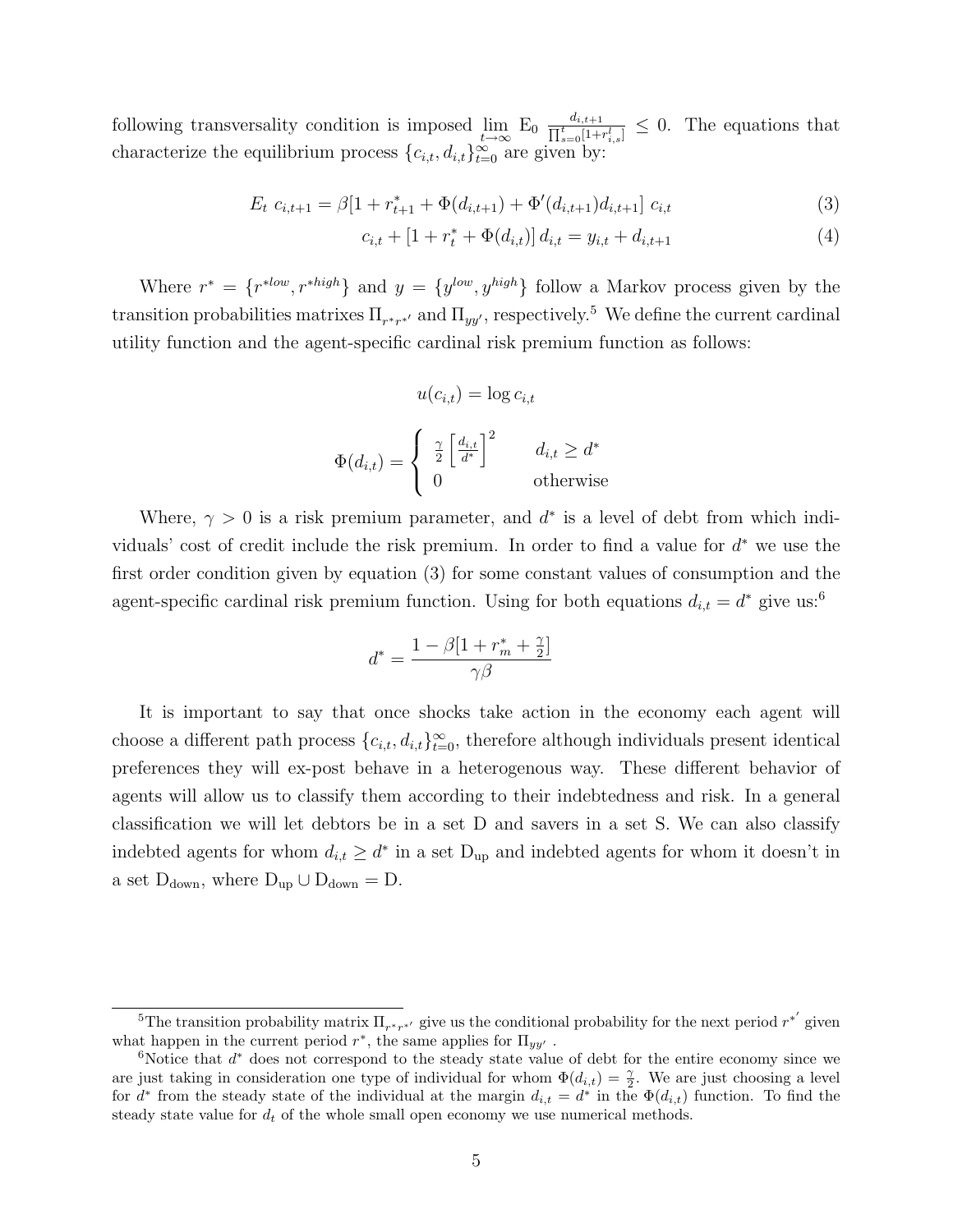#### 2.2 International Financial Institution

The international bank is a financial institution who captures deposits from the public and make loans in a competitive international financial market. We will assume for simplicity that this financial institution has no reserve requirements. Following a similar approach used by Edwards and Vegh (1997) [3] we can find a solution for the maximization problem of the financial institution.

Every period the financial institution can trades bonds in the international financial market at the interest rate  $r_t^*$  $_t^*$ . Since the bank can buy bonds in order to lend to the rest of the world at the interest rate  $r_t^*$  $_{t}^{*}$  the spread earned from lending in our small open economy is given by  $r_t^l - r_t^*$  $_{t}^{*}$ . Also, since the financial institution can always sell bonds in order to borrow at the interest rate  $r_t^*$  $_{t}^{*}$  the spread earned by the bank from obtaining savings funds of the small open economy is given by  $r_t^* - r_t^s$ , where  $r_t^s$  is the interest rates received by the agents from the small open economy for their savings. As an intermediary of funds the bank incurs in a risk-related cost from lending which we will call  $\Gamma(l_{i,t})$ , where l is the amount of lending. With all these elements taken into account the maximization problem of the financial institution can be written as

$$
\max_{l_{i,t}, b_{i,t}} \sum_{t=0}^{\infty} E_0 \delta^t \left[ \int_{i \in D} [r_{i,t}^l - r_t^*] l_{i,t} \, dt + \int_{i \in S} [r_t^* - r_t^*] b_{i,t} \, dt - \int_{i \in D} \Gamma(d_{i,t}) \, dt \right]
$$

Where  $\delta^t$  is the real return factor for the bank, b is the amount of deposits, and s are savings of individuals in the small open economy.<sup>7</sup> As explained before  $r^* = \{r^{*low}, r^{*high}\}\$ follows a Markov process given by the transition probabilities matrixes  $\Pi_{r^*r^*}$ . The first order conditions for  $l_{i,t}$  and  $b_{i,t}$  for the bank's maximization problem are given by:

$$
r_{i,t}^l = r_t^* + \Gamma'(l_{i,t})
$$

$$
r_t^s = r_t^*
$$

In a equilibrium without interest rate ceilings  $l_{i,t} = d_{i,t}$  and  $b_{i,t} = s_{i,t}$  for all  $i$ <sup>8</sup> Consolidating the agents and bank solution we have  $\Gamma'(l_{i,t}) = \Phi(l_{i,t})$ , which means that interest rate for loans consider the risk premium. Notice that since  $\Phi(l_{i,t})$  is a function of l, the first order condition for loans give us the upward sloping supply curve for loans for agents in the set  $D_{up}$ . On the other side, individuals in the sets S and  $D_{down}$  face a flat interest rate, so

<sup>&</sup>lt;sup>7</sup>Notice that  $\int$ i∈D  $i \, di + \int$ i∈S  $i \, di = 1.$ 

 $8By$  defining l and d separately we leave open the possibility of excess demand when introducing interest rate ceilings.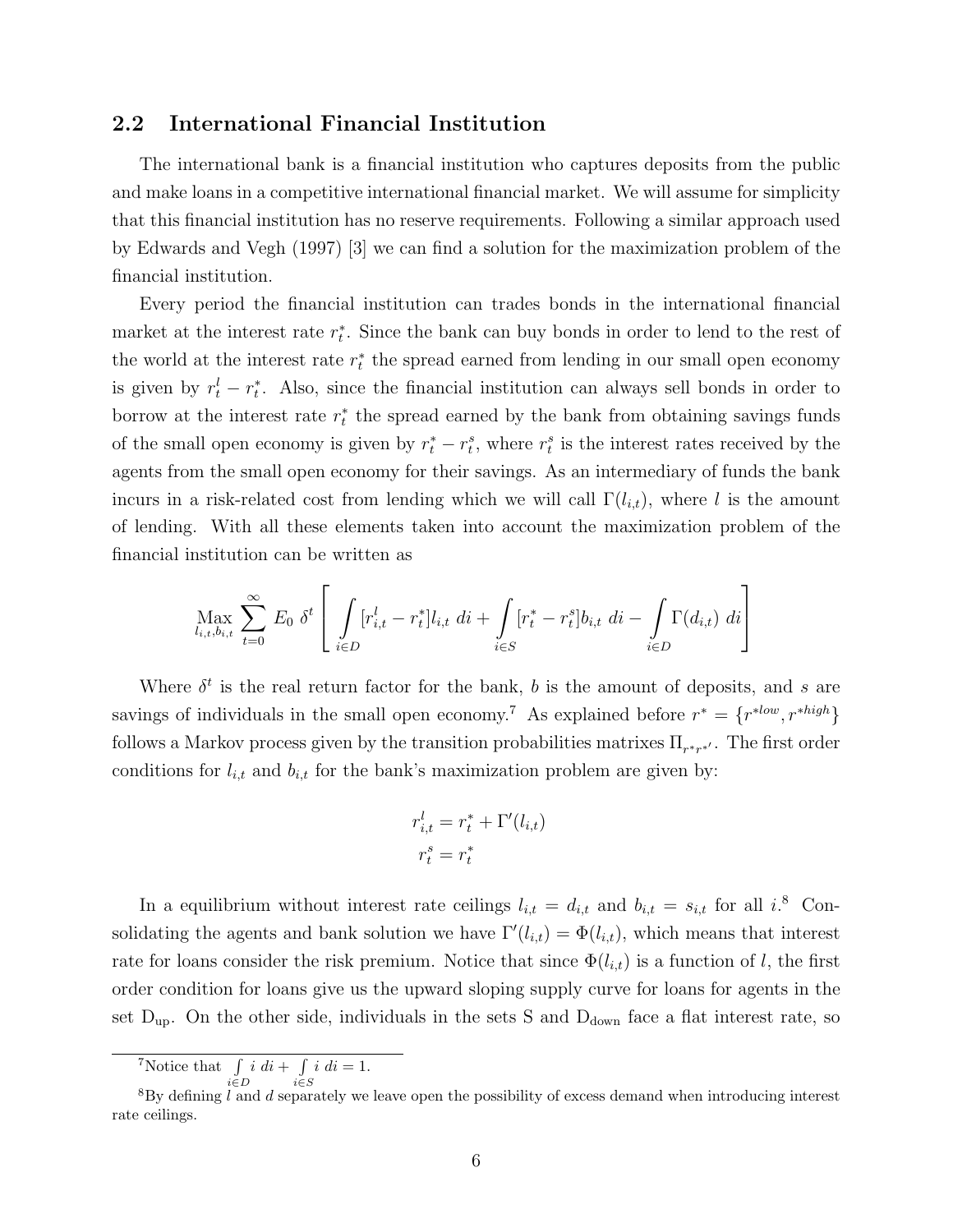they can obtain what they desire on savings or debt, respectively.

#### 2.3 Regulator

The regulator of the small open economy establishes the interest rate ceilings. This control of the interest rate give us the maximum interest rate that a financial institution can charge for lending in the economy. We will assume that the algorithm used by the regulator to set the interest rate ceilings considers previous period interest rates for those who contracted debt services, and can be written as:<sup>9</sup>

$$
IRC_t = \int_{i \in D} r_{i,t-1}^l \ di
$$

Where  $IRC_t$  is the interest rate ceiling imposed by the regulator each period. Lets define the set of individuals for whom the interest rate ceilings is binding as  $D_{up-binding}$ . Considering the interest rate ceiling  $IRC_t$ , the first order condition for lending, and introducing our specific function  $\Phi(l_{i,t})$ , we can estimate how much the bank is willing to lend with this regulation to those in the set  $D_{\text{up}-\text{binding}}$ , by:<sup>10</sup>

$$
l_{i,t} = \begin{cases} d_{ss} \left| \sqrt{\frac{2}{\gamma} [IRC_t - r_t^*]} \right| & IRC_t > r_t^* \ \forall i \in D_{up-binding} \\ l_{i,t-1} & IRC_t \leq r_t^* \ \forall i \in D_{up-binding} \end{cases}
$$

Notice that  $IRC_t$  will be greater than  $r_t^*$  most of the time given that  $IRC_t$  is calculated upon  $r_t^l$ , which at same time is greater than  $r_t^*$  $_t^*$  in equilibrium or after a positive shock on  $r_t^*$  $\frac{*}{t}$ . Since  $r_t^*$  $_{t}^{*}$  is a random variable which can rise at any time, and  $IRC_t$  depends on the past value of  $r_t^l$ , we assume that lending takes its previous value for shocks that makes  $IRC_t \leq r_t^*$  $_{t}^{*}$ .<sup>11</sup>

#### 2.4 Informal Lender

Since  $l_{i,t} < d_{i,t}$  for individuals in the set D<sub>up</sub>–binding, we introduce an informal lender who charges an interest rate  $r_{i,t}^{il} > \psi r_{i,t}^{l}$  with  $\psi > 1$  in order to satisfy part of the excess demand created by the interest rate ceilings. We will assume that the amount of loans made by

<sup>&</sup>lt;sup>9</sup>The algorithm used for the interest rate ceilings has the characteristic of being potentially binding for some individuals and does not correspond to any particular country.

<sup>&</sup>lt;sup>10</sup>For those in the set S and  $D_{down}$  the regulation does not apply since they face a flat interest rate.

<sup>11</sup>We have to make this assumption in order to approximate the value of lending in our specification for those who face a binding interest rate ceiling in the current period for a rise on  $r_t^*$ . Given that after the shock  $IRC_t$  turns to be greater than  $r_t^*$  again, the loss of information has a minimum impact in the model and will not affect the results.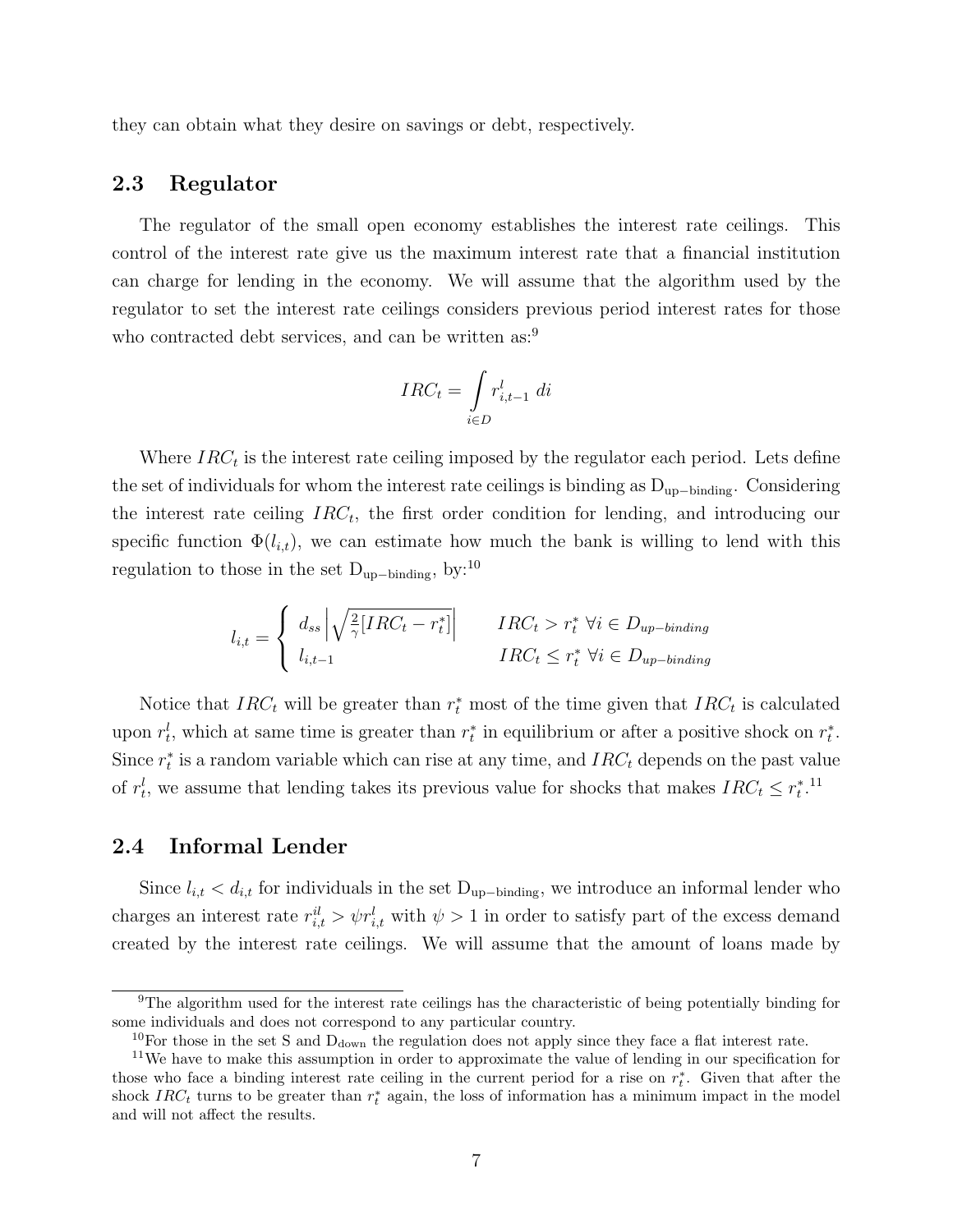the informal lender correspond to  $d_{i,t} - l_{i,t}$ , where  $d_{i,t}$  comes from the equilibrium without interest rate ceilings. In what follows we will call debt to the loans obtain by the bank and residual debt to the loans obtained by the informal lender.

## 3 Solution Method and Calibration

The second task to solve the small open economy model is to find a solution for the path process  ${c_{i,t}, d_{i,t}}_{t=0}^{\infty}$ . Given the difficulty of finding an analytical solution in our dynamic optimization problem, we use numerical methods to compute an approximation of the path process of the variables. The approach used to solve the agents' optimization problem is a solution method along the lines of the algorithms proposed by Aiyagari (1994) [1] and Krusell and Smith (1998) [7], where there exist endogenous heterogeneity coming from uninsured idiosyncratic risk faced by the agents and a source of aggregate uncertainty coming from shocks to the interest rate.

#### 3.1 Solution Method

The dynamic optimization problem of the agents given by equations (1) and (2) can be rewritten using dynamic programming under uncertainty. The Bellman equation associated with the agents' optimization problem can be written as

$$
v(d_t, y_t, r_t^*) = \max_{c_t, d_{t+1}} [u(c_t) + \beta E_t v(d_{t+1}, y_{t+1}, r_{t+1}^* | y_t, r_t^*)]
$$

with,

$$
E_t v(d_{t+1}, y_{t+1}, r_{t+1}^* | y_t, r_t^*) = Pv(d_t, y_t, r_t^*)
$$

Where  $v(d_t, y_t, r_t^*)$  is the optimal value function of the right hand side objective function, and P is a joint transition matrix for  $\{y_t, r_t^*\}$  conditional probability Markov process and is given by:<sup>12</sup>

$$
P=\Pi_{r^*r^{*'}}\otimes \Pi_{yy'}
$$

Associated with the optimal value function there is a decision rule  $d_{t+1} = f(d_t, y_t, r_t^*)$ that achieves the highest possible value for the objective function. The path process for  $c_t$ is obtained from the budget constraint, equation (2).

In order to solve computationally the decision rule for  $d_{t+1}$  we use the value function iteration method. The decision rule obtained for some values of  $r_t^*$  $t<sub>t</sub>$  and  $y<sub>t</sub>$  is shown in figure

<sup>&</sup>lt;sup>12</sup>The objective function is obtained from equations (1) and (2).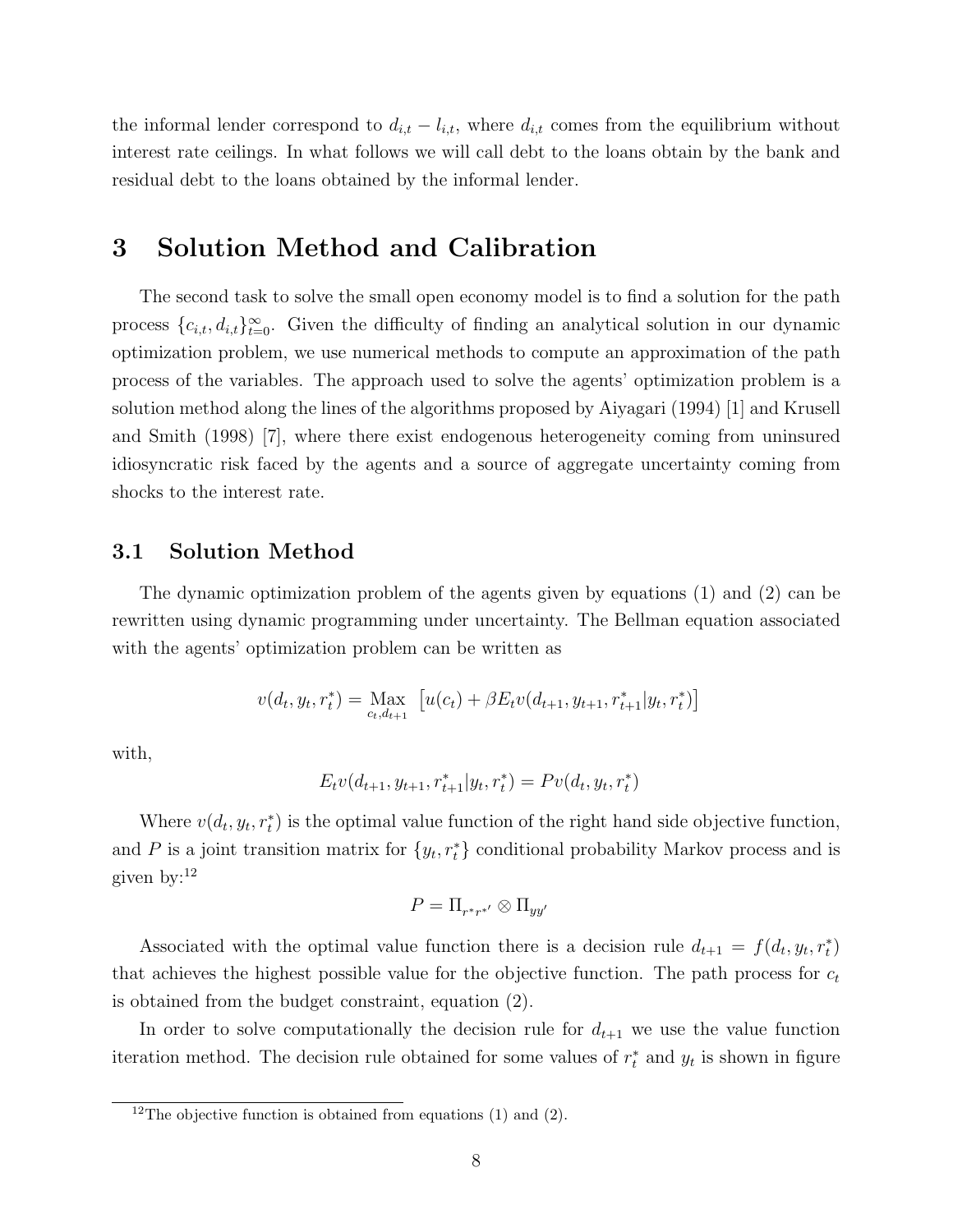

Figure 1: Behavior of the decision rule for  $d_{t+1}$  for some combinations of  $r_t^*$  and  $y_t$  (negative values indicate savings).

1 below.

What follows is to interpolate the data created in the decision rule and assign the random shocks in the economy.<sup>13</sup> We let the income shock to be specific for each individual and the shock on the interest rate to be an aggregate shocks which affects the whole economy. Since for every possible state of the economy there is an optimal response of the agents we are able to obtain the path process for  $c_{i,t}$  and  $d_{i,t}$  and the aggregate levels for this variables in our small open economy.

### 3.2 Calibration

There are three parameters of the model that need to calibrated:  $\beta$ ,  $\gamma$  and  $\psi$ . Additional to these parameters we need to make some assumptions about the Markov process for the idiosyncratic shock on income and the aggregate shock on interest rate.

Given that there is good available information about debt, income, and interest rates for Chile, we will use this small open economy country as reference to calibrate the model.

According to Cox, Parrado and Ruiz-Tagle (2006) [2] the Chilean economy has a ratio of banking debt to Gross Domestic Product of around 20% and annual interest rates on consumer loans of around 15%. Our first approximation with this data is to establish the mean value for the exogenous income  $y_m$  in a level of 100, and the mean value for the exogenous international interest rate in a level of 15%. Testing for different values of  $\beta$  we

<sup>13</sup>Random shocks generated come from a uniform distribution.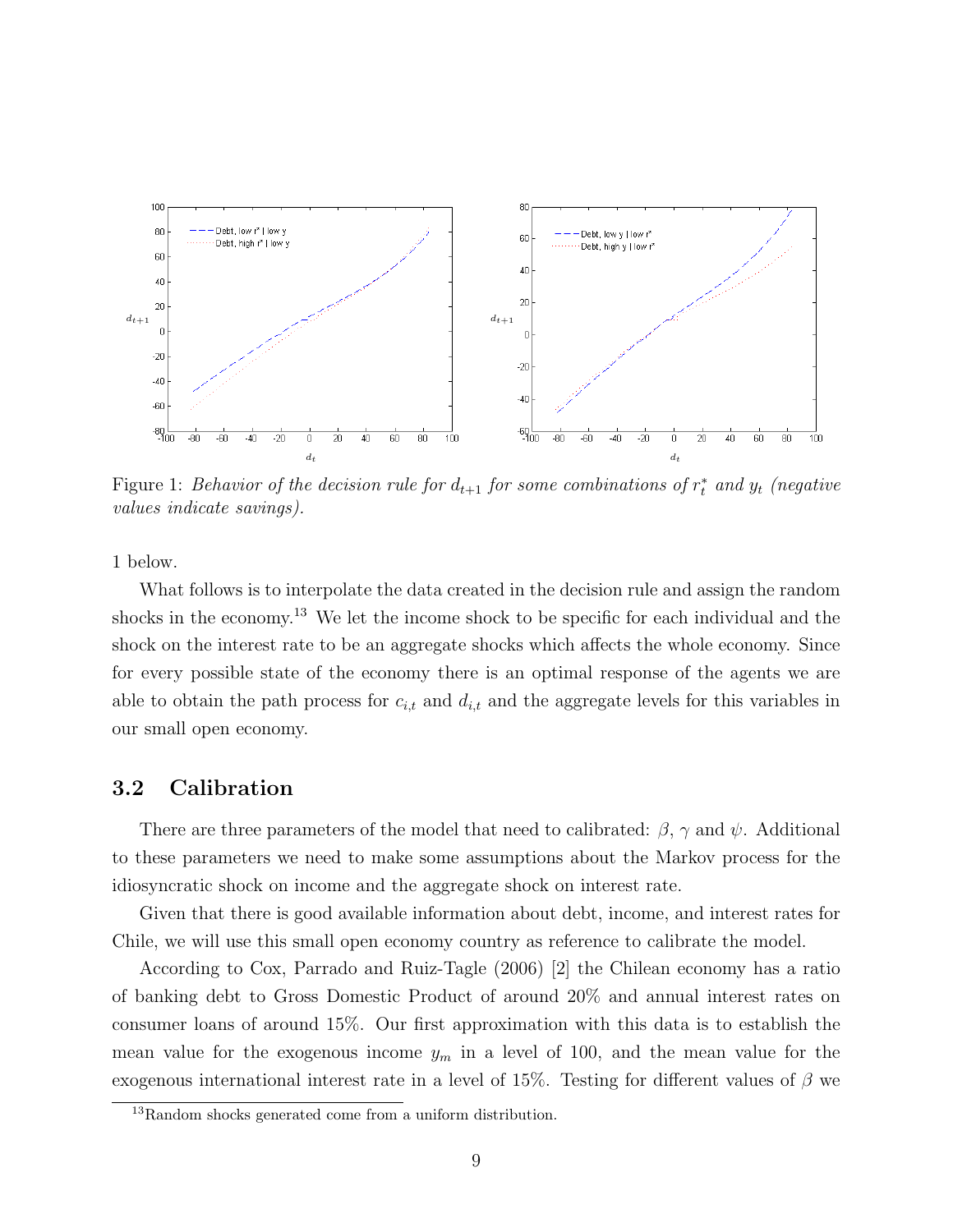obtain that the ratio of banking debt to income is around 20% in the model when  $\beta = 0.8$ . The risk premium parameter  $\gamma$  for the bank is established in a level of 0.01 which means that any deviation above  $d^*$  is charge by 1%. Finally, by setting the parameter  $\psi$  in a level of 2.6 we restrict the informal lender to charge any annual interest rate above 50%, which is a rate non-banking lenders in Chile charge for loans on consumption.

The Markov generating process will be characterized by shocks around the mean values of the international interest rate and income. The state values chosen for the interest rates are  $r^{slow} = 0.7 r_m^*$ , and  $r^{*high} = 1.3 r_m^*$ . For income the state values are  $y^{low} = 0.5 y_m$ , and  $y^{high} = 1.5 y_m$ . Finally, the conditional probability matrixes for the international interest rate and income are given by

$$
\Pi_{r^*r^{*'}} = \left(\begin{array}{cc} 0.97 & 0.03\\ 0.03 & 0.97 \end{array}\right)
$$

and,

$$
\Pi_{yy'} = \left(\begin{array}{cc} 0.9 & 0.1 \\ 0.1 & 0.9 \end{array}\right)
$$

Theses matrix give us the conditional probabilities of moving from one state to another. In the case of  $\Pi_{r^*r^*}$  with probability 0.97 the international interest rate will stay in the same state and with probability 0.03 it will move to the other state. For income we will observe less persistence given that  $\Pi_{yy'}$  makes more likely the probability to move from one state to another. The reason of establishing these parameters for the conditional probabilities is to make interest rate fluctuation not so volatile and income relatively more volatile.

## 4 Results

Imposing the interest rate ceiling in our model we find that on average aggregate debt is reduced by 30.49%, interest rate is lower on average by 1.42 percentage points, and consumption is reduced on average by 0.3%. In figure 2 we can observe the path process of the aggregate variables (debt, interest rate and consumption) for the baseline model and the model with interest rate ceilings.

As we can see observe from figure 2 the levels of debt and interest rates are reduced significantly with the regulation across all periods. On its part, consumption shows a similar path process for the baseline model and the model with interest rate ceilings. The intuition behind these results is that every period the bank will reduce the amount of lending for individuals for whom interest rates are binding and it will charge them with a lower interest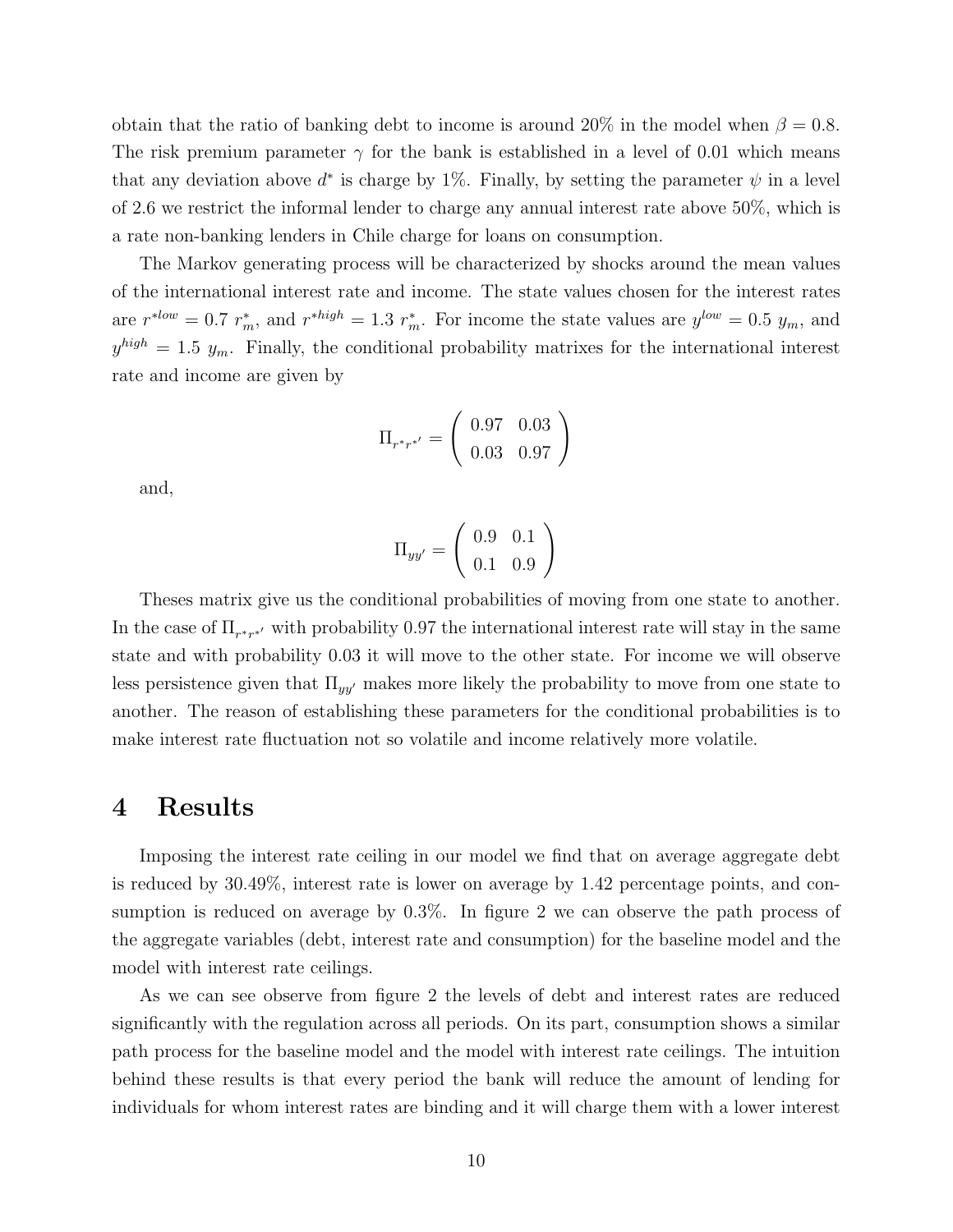

Figure 2: Path process for the aggregate levels of  $d_t$ ,  $r_t^l$  and  $c_t$ .



Figure 3: Impulse response effect of a 1 percentage point shock on  $r_t^*$  over  $\ln d_t$ .

rate which is the interest rate ceiling, reducing this way individuals debt services. Since individuals for whom interest rate ceiling is binding receive a lower level of debt than desired they will end up going to the informal lender who will charge them with a higher interest rate. This higher cost for residual debt is compensated by the lower debt services from banks. Therefore the funds available for consumption remain at a similar level.

Using impulse response function we are able to analyze how a shock on interest rate affect the variables of our baseline model and the model with interest rate ceilings. Given that consumption follows a similar path process for both models we will focus on the response of debt, see in the appendix the impulse response including consumption. In figure 3 we observe the response of debt to a 1 percentage point change on the exogenous interest rate.

As you can observe in figure 3 the effect of a 1 percentage point change on the exogenous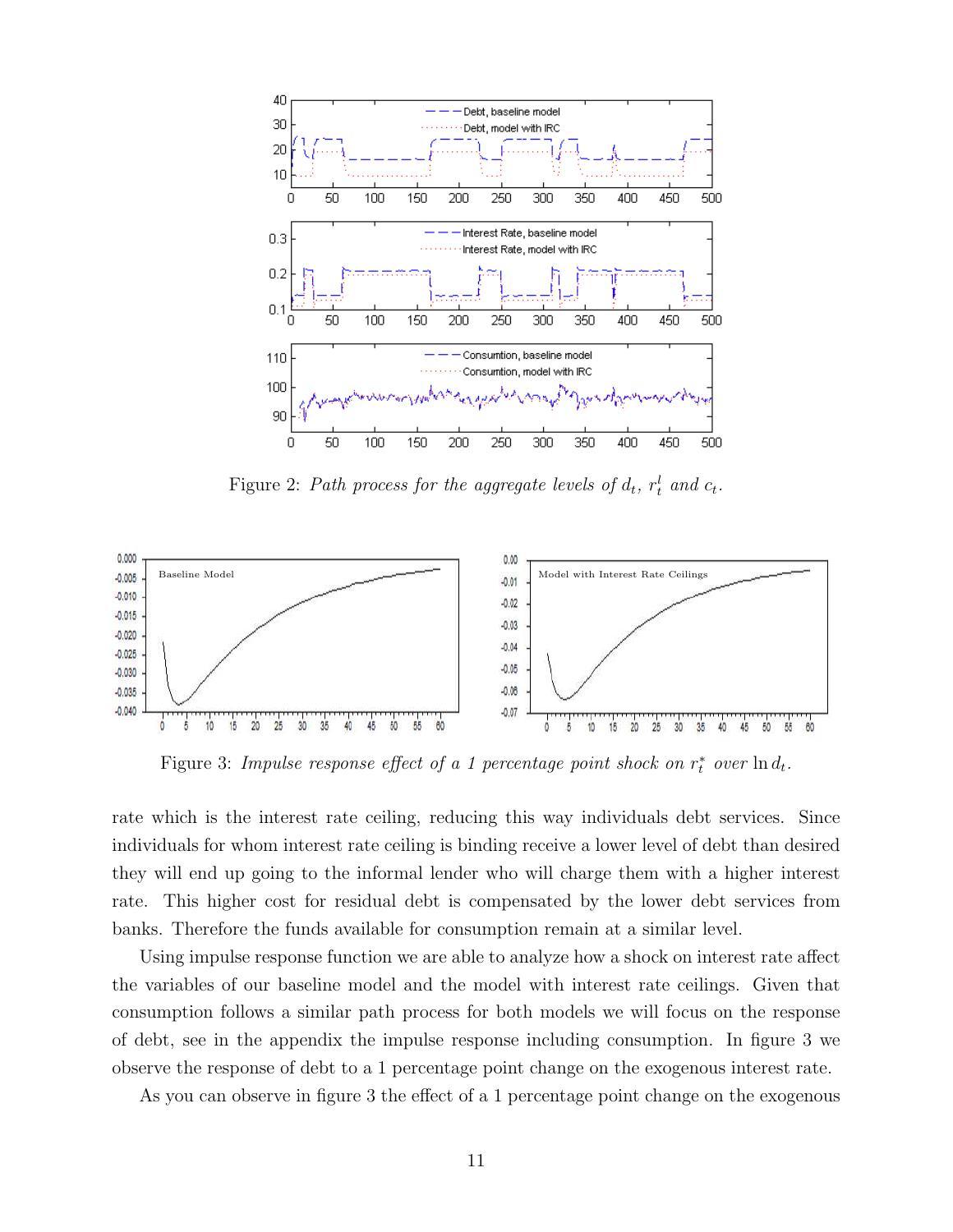interest rate produce a current decline on debt of around 2% in the baseline model to then continue falling to almost  $4\%$  in the third period. On the other hand, for the same impulse response function in the model with interest rate ceilings a much deeper decline on debt in the current period is produced of around 4% to then continue declining to around 6.3% in the fourth period.

The intuition behind this amplified response of debt in the model with interest rate ceilings is that since interest rate ceiling is defined as an average of all the interest rates for indebted individuals, a rise on the interest rate will smoothly change the interest rate ceiling while supply for loans by the bank is contracting considerably. Since for those individuals who face binding interest rate ceilings debt is sharply declining the overall debt of the economy will be lower too in our model with interest rate ceilings. In figure 4 we can analyze the effect of an increase of interest rate for individuals for whom interest rate ceiling is binding. As you can see in figure 4, an increase of exogenous international interest rate in the baseline model for a particular type of individual will have a negative effect on debt moving from point A to point B. On the other hand, in the model with interest rate ceilings a much larger negative effect on debt happens moving from point A' to point C'. To understand this notice that at beginning of the period, under interest rate ceilings, the representative individual for whom interest rate ceiling is binding is at point  $A'$ . In the next period the economy faces an increase of exogenous interest rate. Given that interest rate ceiling is calculated on the previous period interest rate, the interest rate ceiling will remain at the same level, but since supply curve for loans shifts left in that period we will observe a new equilibrium at point B. In the subsequent period the interest rate ceiling will adjust smoothly upward which will cause the equilibrium for the individual to be at point C. Then, the effect of an increase of the exogenous interest rate on debt will be much more negative under interest rate ceiling than in the baseline model.

It is worth noticing that interest rate ceilings are effective at reducing vulnerability of the agents in the economy. We can use as a measure of vulnerability  $\frac{(1+r_t^l)dt}{m_t}$  $\frac{r_t}{y_t}$ , which is the ratio of debt services over income. As we can see a lower income and greater debt service makes individuals more vulnerable. The effect of interest rate ceilings over this variable in the model with respect to the baseline model is a fall of vulnerability of 39.63%. The measure of vulnerability can be consider a close indicator of the probability of default in the model and the overall risk of the economy.

Summarizing interest rate ceilings produce a large decrease on lending in the model of around 30.49%, the cost on consumption of this regulation is minimum given the reduction on debt services for the bank. Also interest rate ceilings are highly effective at reducing the overall risk of the economy. Finally, we find that interest rate ceilings make debt more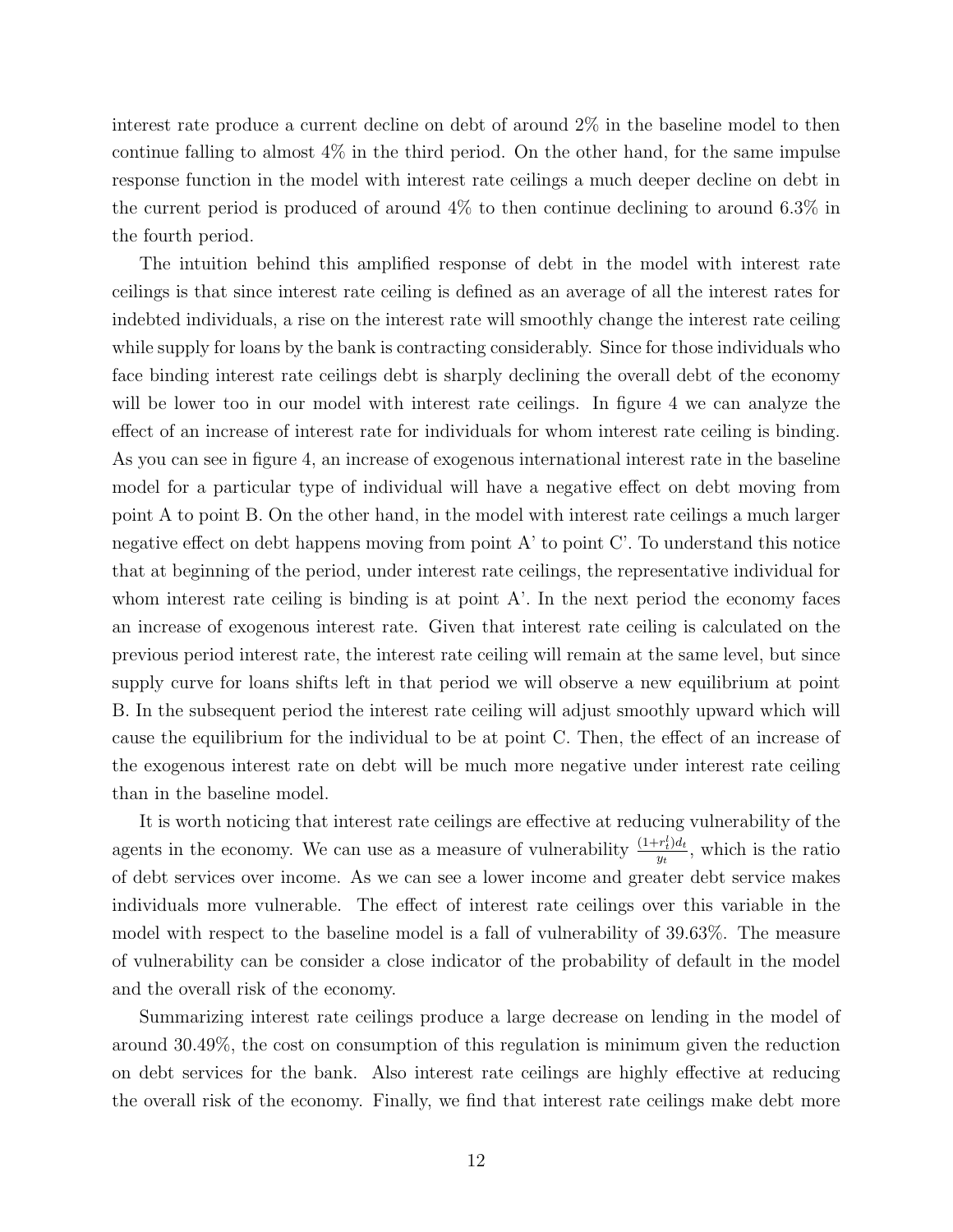

Figure 4: Effect on debt of an increase of the exogenous interest rate  $r_t^*$  $_{t}^{*}$  for individuals who face binding interest rate ceilings. In the baseline model we observe a movement from A to B. In the model with interest rate ceilings we will observe a movement from A' to C'.

sensitive to increases on the interest rates. In particular, the effect in percentage points of an increase of interest rates could be twice as negative on debt under interest rate ceilings.

## 5 Conclusions

From a simple small open economy framework with heterogenous agents the most relevant results on the effects of interest rate ceilings in the laboratory economy have been presented. The findings coincide with those who argue that interest rate ceilings are an effective way to reduce risk in the financial system. On its part, although is true that interest rate ceilings produce excess demand for financial intermediation in the financial market there is no sign that this regulation could have a negative effect on consumption. The effects on welfare of a regulation of this type is beyond the scope of this model but it is important to mention that it could be analyzed under the perspective of financial deepening and productivity. An important finding of the model is that interest rate ceilings generate a distortionary effect in the dynamic of the variables in the model, in particular debt is more responsive to shocks on interest rates. The results obtained from the model indicate that under interest rate ceilings the negative effect of an interest rate increase is two times larger than without this regulation.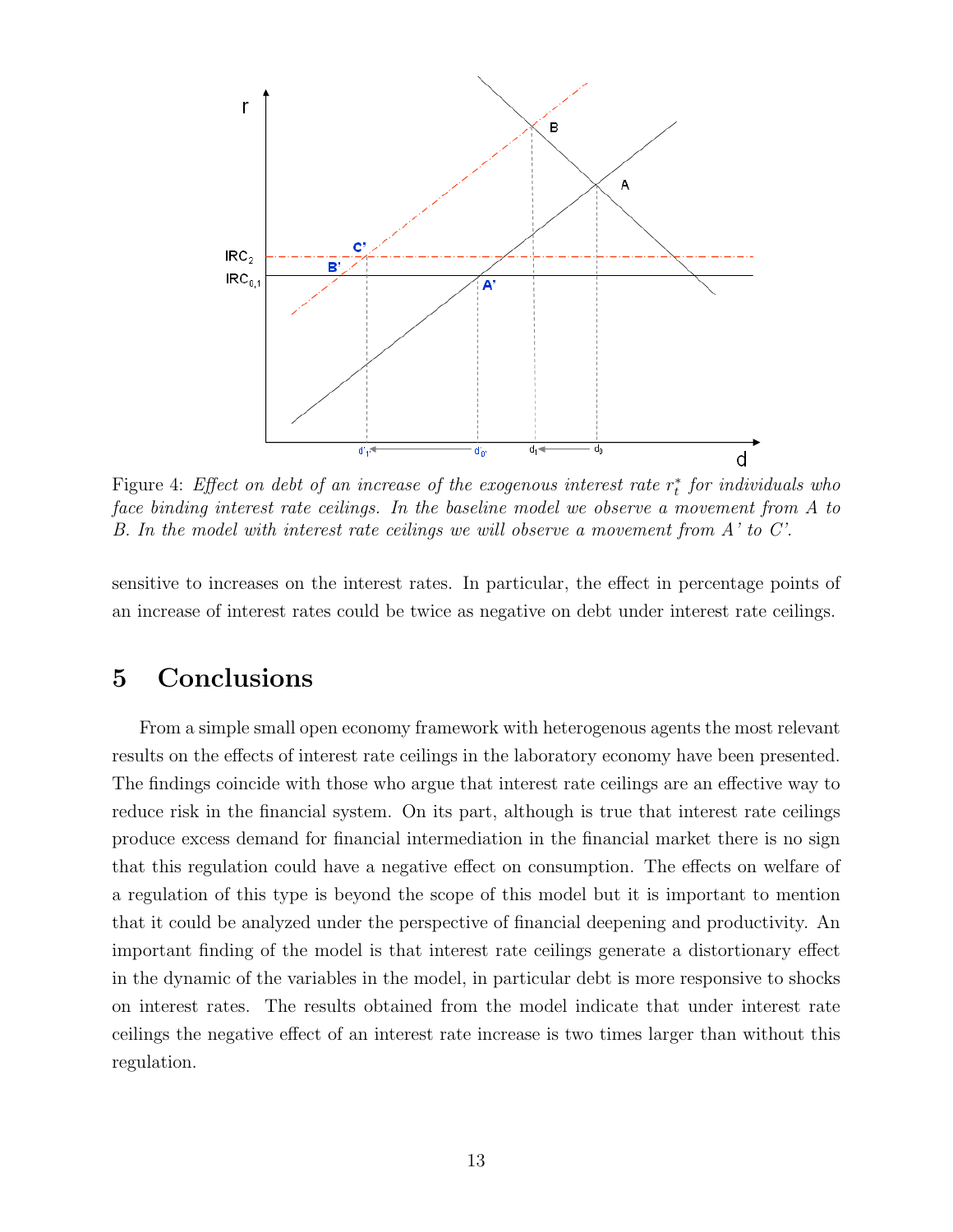## Appendix



### Impulse Response - Baseline Model

Impulse Response - Model with Interest Rate Ceilings



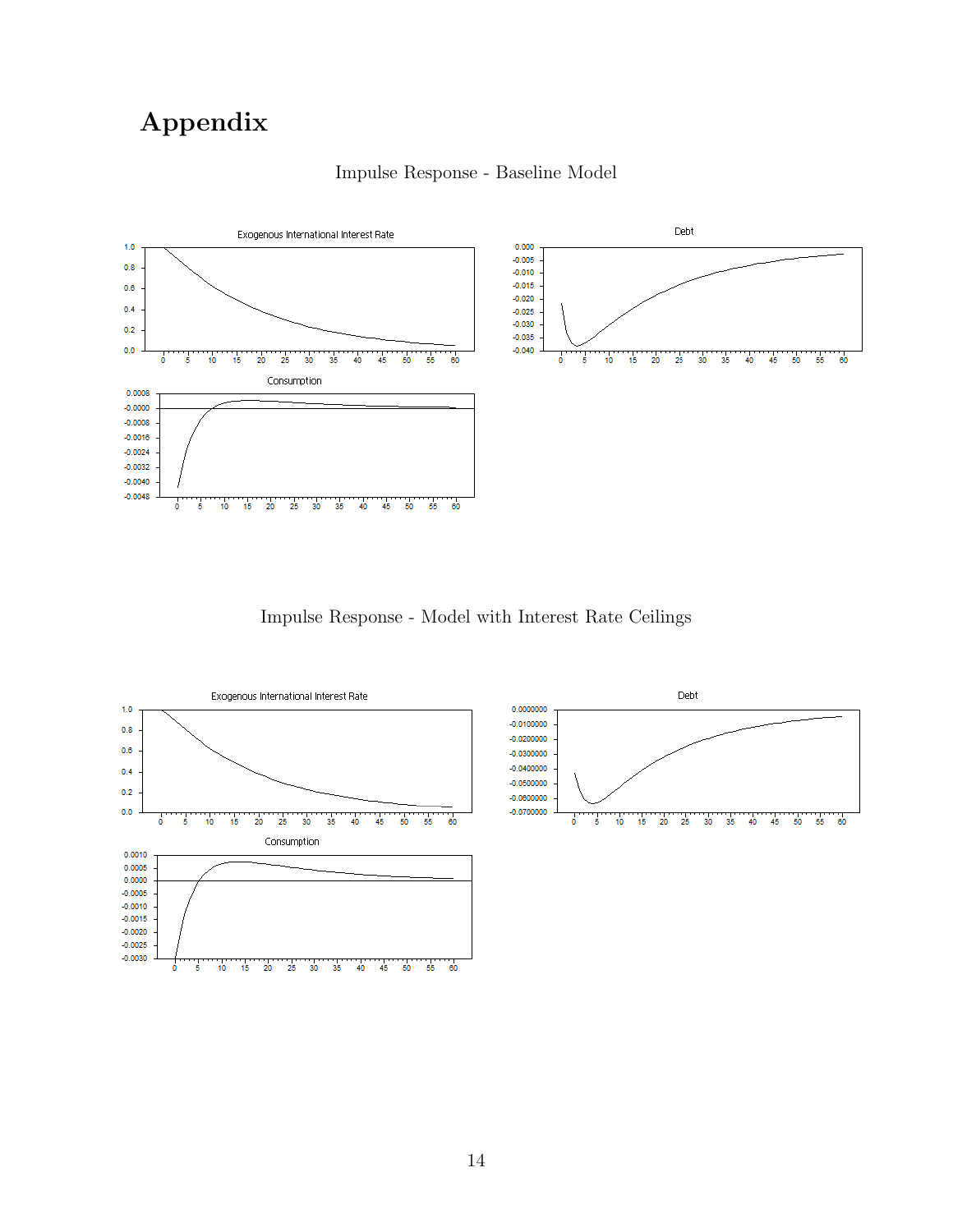## References

Aiyagari, S.R., 1994. Uninsured Idiosyncratic Risk and Aggregate Saving, The Quarterly Journal of Economics, Vol. 109, No 3, 659-684.

Cox, P., Parrado, E., and Ruiz-Tagle J., 2006. The Distribution on Assets, Debt, and Income Among Chilean Households, Central Bank of Chile, Working Paper 388.

Edwards, S., and Vegh C.A, 1997. Banks and Macroeconomic Disturbances Under Predetermined Echange Rates, Journal of Monetary Economics, 40 (2), 239-278.

Espinosa-Vega, M.A., Smith, B.D., 2001. Socially Excessive Bankruptcy Costs and the Benefits of Interest Rate Ceilings on Loans, Federal Reserve Bank of Atlanta, Working Paper 2001-27.

Hellmann, T.F., Murdock, K.C., and Stiglitz J.E., 1997. Financial Restraint: Toward a New Paradigm, The Role of Government in East Asian Economic Development, 46, 163-208.

Hellmann, T.F., Murdock, K.C., and Stiglitz J.E., 2000. Liberalization, Moral Hazard in Banking, and Prudential Regulation: Are Capital Requirements Enough?, American Economic Review, March, 147-165.

Krusell, P., Smith A.A., 1998. Income and Wealth Heterogeneity in the Macroeconomy, Journal of Political Economy, Vol. 6, No 5.

Kurata, H. and Tomoda, Y., 2007. Interest Rate Ceilings Revisited, Research Center for Finance-Ritsumeikan University-Japan, working paper.

Mendoza, E. and Uribe, M., 2000. Devaluation Risk and the Business-Cycle Implications of Exchange Rate Management, Carnegie-Rochester Conference Series on Public Policy, 53, 239-296.

Mckinnon, R.I., 1973. Money and Capital in Economic Development, Brooking Institutions Press.

Schmidt-Grohé, S. and Uribe, M., 2003. Closing Small Open Economy Models, Journal of International Economics, 61, 163-185.

Senhadji, A.S., 1994. Adjustment of a Small Open Economy to External Shocks, Dissertetion, University of Pennsylvania.

Shaw, E.A., 1973. Financial Deepening in Economic Development, Oxford Univesity Press.